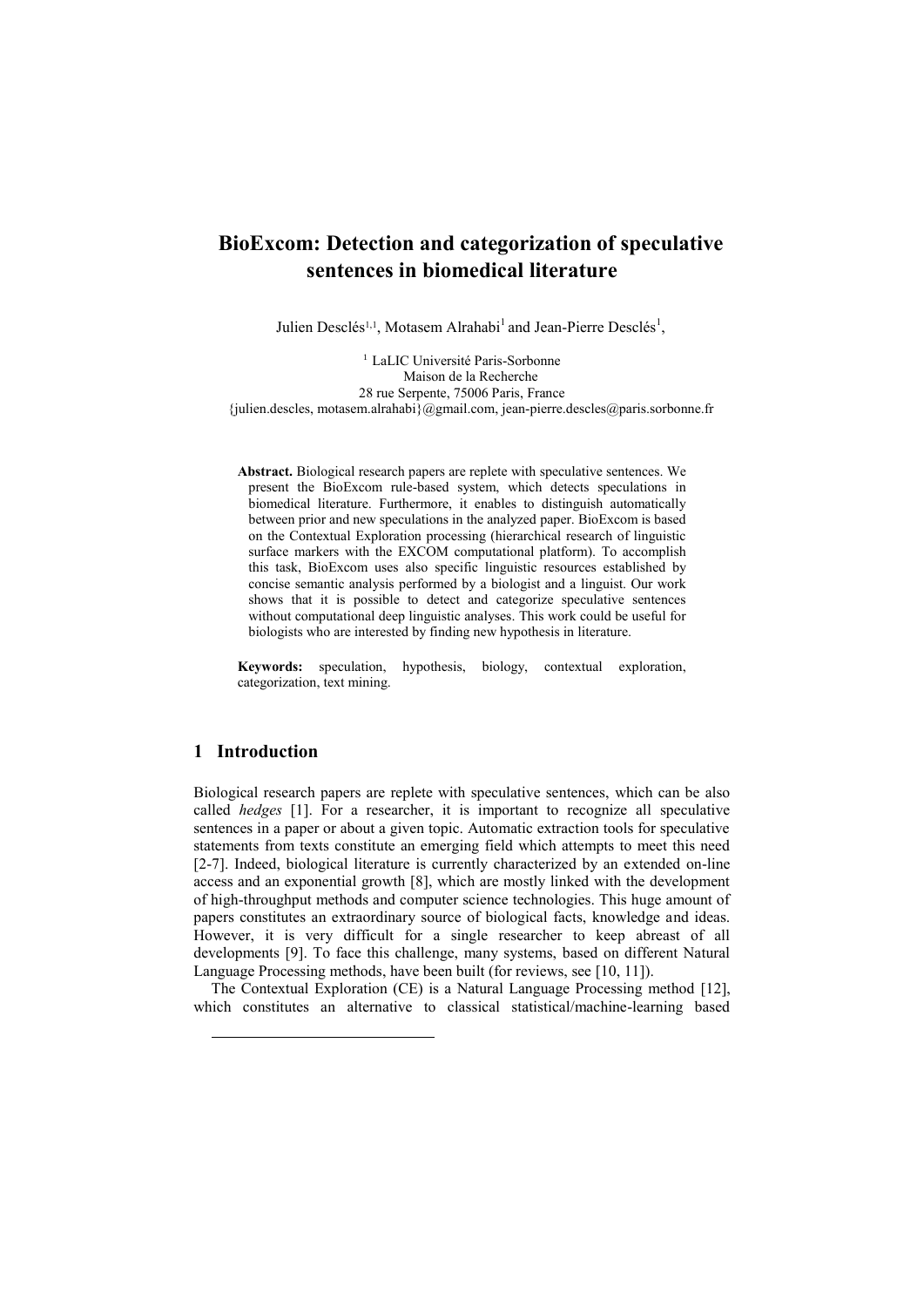technology and to the search for hard-coded linguistic patterns. Indeed, this linguistic method does not perform any preliminary morpho-syntactic analysis and is based on the hierarchical search for linguistic surface markers expressed in regular expressions and declarative rules. It is implemented in a platform, called EXCOM<sup>2</sup>, integrating different linguistic resources for different text mining tasks [13, 14].

This paper presents the BioExcom system, which automatically annotates all speculative sentences in biological full text papers by means of the CE processing, EXCOM computational platform and specific linguistic resources established by concise semantic analysis. Furthermore, BioExcom enables to distinguish automatically between prior and new speculations in a biological paper. We argue that these annotations are useful for biologists, regardless of their domains of interest, to evaluate quickly the content and new output of a paper.

# **2 Task**

### **2.1 Goal**

1

Our goal is to automatically annotate in biological scientific papers all biological speculative sentences (i.e. sentences containing at least one speculative fragment dealing with a biological issue). We consider only sentences with some clear instances of speculative language (the sentence must contain at least one linguistic element expressing speculation). We also want to categorize them into "*prior speculation*" (speculative sentences cited in the paper, but presented as having been proposed previously) and "*new speculation*" (speculative sentences presented for the first time in the paper or not explicitly presented as prior speculation). All the examples presented below are sentences from biological literature, found in approximately seventy papers.

#### **2.2 Definition of biological speculation in articles**

According to our analysis, it is possible to contrast schematically two types of statements in a biological paper if we consider their degree of certainty:

- Demonstrated statements: established facts which are accepted by the scientific community or by the authors of the paper. These can be, for example, biological results, data, observations;
- Speculations (non-demonstrated statements): proposals about a biological issue and explicitly presented as not certain in the paper. These can be, for example, working hypotheses, interpretations/explanations of a fact or purely speculative statements (theoretical considerations).

Others types of statements such as deductions, conclusions, argumentation or discussions…, are NOT considered as speculative but as intermediary statements,

<sup>2</sup> For EXploration COntextuelle Multilingue. Find it out at http://www.excom.fr/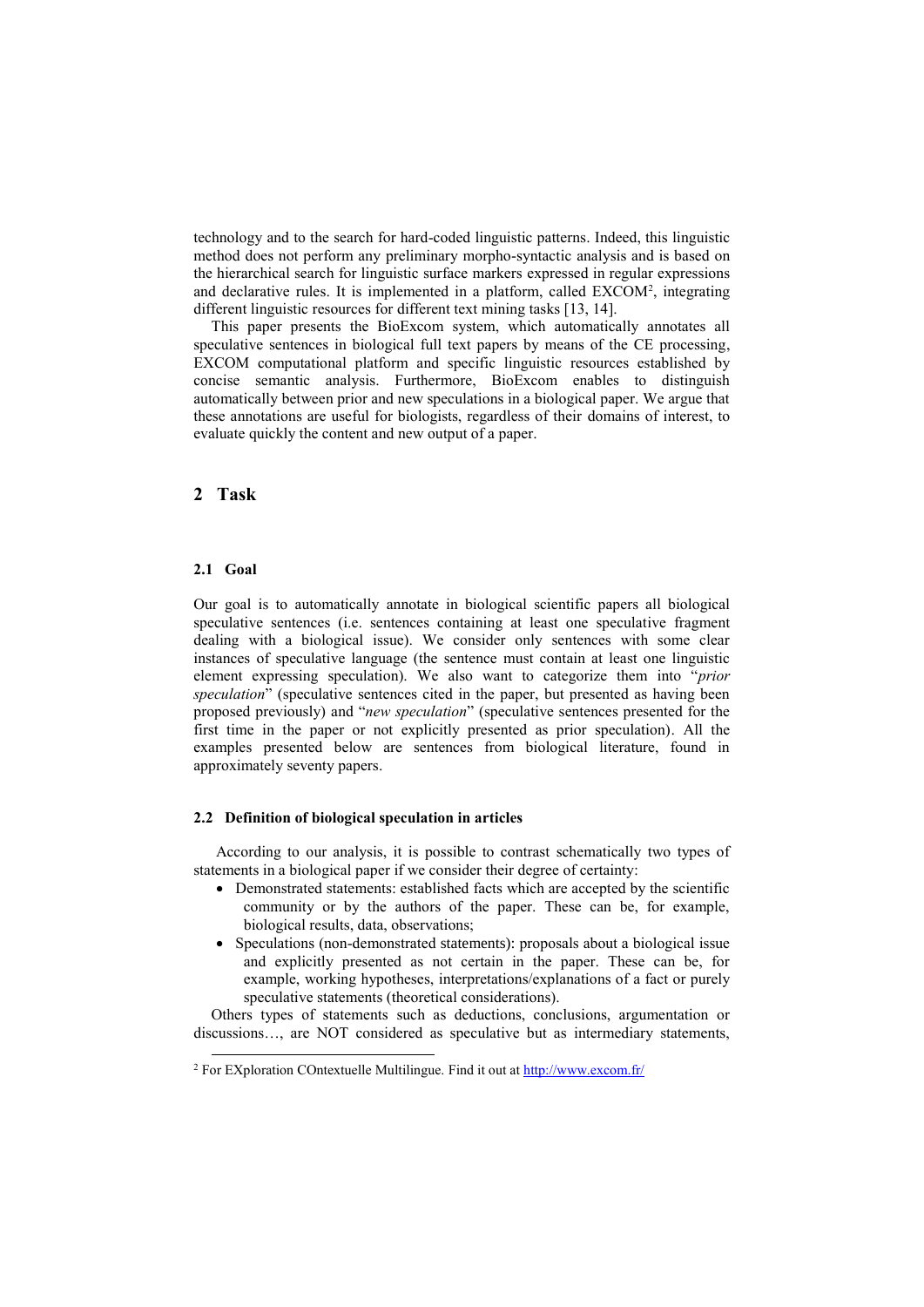because they either present things more or less as certain, or they do not make a proposal.

It is important to mention that biological speculative sentences have been studied by linguists [1-2], and some sets of guidelines for annotation have been proposed [3, 15]. However, we do not completely agree with this definition and consequently we have proposed our own guidelines<sup>3</sup>. We give here several differences between our guidelines and the others (for more details, see [16]).

Thus, contrary to these prior analyses, we are not interested in detecting a sentence expressing a lack of knowledge/open question because it only asks a question about a biological problem without proposing a mechanism. We also do not consider a sentence as a speculation when the author is being circumspect about some of his statements with the expression "*to our knowledge*". Furthermore, a non informative sentence, i.e. mentioning a hypothesis without explaining it at least partially, is not a speculation according to us. We consider also that a deduction ("*These results indicate that...*") is not a speculation. Finally, the guidelines of Medlock [3] do not take into consideration the speculations denied by some authors or facts. Nevertheless, they should be detected because a speculation can firstly be refused by the scientific community and then be demonstrated and accepted.

To summarize, we want especially to extract ideas and proposals about biological issues from papers without taking into account approvals/negations of them, and we consider speculations as a potential source of relevant information for biologists. This view corresponds to the needs of biologists, as can be seen in the SAWN project [17], which offers to users an online repository of hypotheses in Alzheimer's disease research with links to literature.

#### **2.2 Importance of speculative sentences in biological literature**

Speculations are crucial in biomedical papers and text mining tools have to take them into account. Biologists are of course more interested by facts or conclusions and they want to distinguish them from the speculations. But at the same time, annotating speculations in texts can be important for a reader in order to reveal the cognitive articulations of a paper especially in case of hypothesis-driven experiments. Biologists are also interested in knowing all hypotheses about one entity or one topic [2, 17], and this can be explained by several reasons.

Since they give meaning to results, speculative sentences sometimes can carry more useful information than factual sentences, which can be fragmented and cryptic. For example, if we consider the following sentences, the data are complex and not easy to interpret for an untrained person. The interpretations (underlined) appear to be clearer and useful for biologists in the sentences (1) and (2):

(1) "*Interestingly, the UDP-glucosyl pyrophosphorylase (UGP) from C. cryptica*  was not inhibited by 3-P-glycerate or inorganic phosphate, suggesting that the *assimilatory glucan is synthesized outside the plastid [104]*."

(2) "*Heterozygous Foxp2 (R552H)-KI mice also showed slight motor impairment (Fig. 2 A and B), except for a small percentage of the population showing low motor* 

1

<sup>3</sup> http://www.bioexcom.net/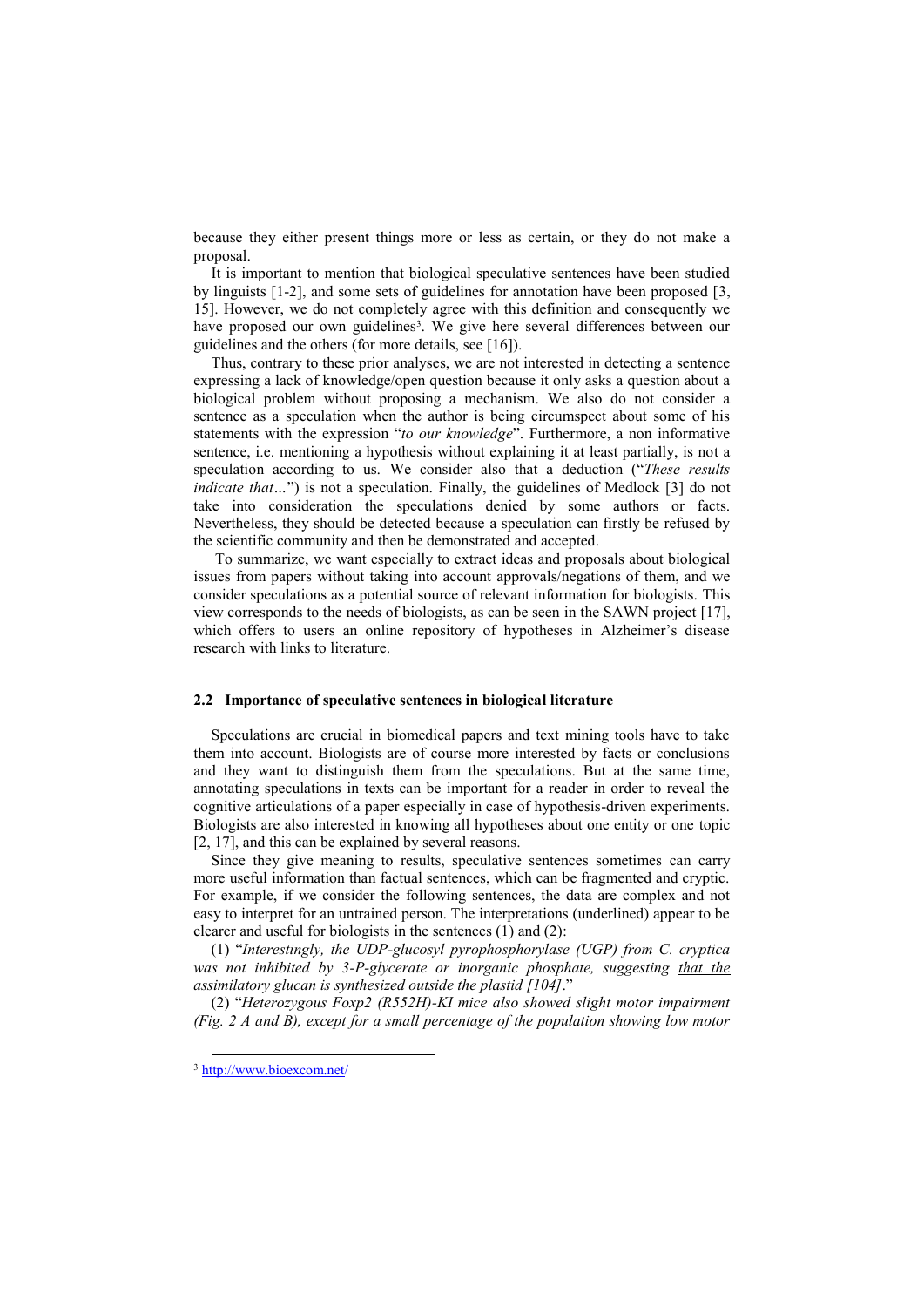*activity, and impairment of USV quality such as short-length USVs (Fig. 2D), suggesting that a particular part of the motor system, but not the entire motor system, is shared with the USV neural system*."

In addition, speculative sentences will emphasize important data, which can be very useful in data-collection papers (genomic and post-genomic papers, see [18-21]). They can enable the researchers to anticipate future experimental discoveries or highlight mechanisms which have not yet been well demonstrated or are beyond current biological facts. For "theoretical reviews" or theoretical part of research papers (discussion part), speculations can propose other way to envision biological problems and give new experimental ideas [22-23].

### **2.3 Categorization into prior and new speculation**

Despite the usefulness of speculation extraction from biomedical literature, biologists may need a more finely grained schema. Considering their specific use of literature, we propose the categorization into "*new speculation*" and "*prior speculation*".

Knowing the new speculations of a paper can reveal some of the real new output of it and so help to face one important challenge in text mining: deciding if it is worth spending time on reading carefully the paper. The categorization into prior speculation in a paper highlights the emergence of an idea which is taken into consideration by the scientific community and so can also at least partially give an indication about its importance among the huge amount of speculations in the literature.

# **3 Automatic annotation of speculative sentences by Contextual Exploration processing**

#### **3.1 The Contextual Exploration processing**

Contextual Exploration (CE) processing is based on the assumption that a morphosyntactic parsing can be avoided by the contextual analysis of linguistic surface markers, what has the advantage of low computational cost. CE consists of locating discursive expressions used by an author related to a given viewpoint (hypothesis, conclusions, comments, definitions, causal relations, quotations, opinions related to bibliographic references, etc) [12]. This analysis is performed by a linguist eventually with a specialist of a domain, by collecting and categorizing these specific linguistic expressions of a viewpoint.

The linguistic markers of a viewpoint in CE method used for annotating textual segments (which can be a title, a paragraph, a sentence or a clause), are hierarchical: indicators and clues (both expressed into regular expressions). Indicators correspond to linguistic markers (words, discontinuous expressions…), which carry specific information about the studied domain. These linguistic markers can be relatively independent from the authors' style of writing (for instance, "*we present*", "*in*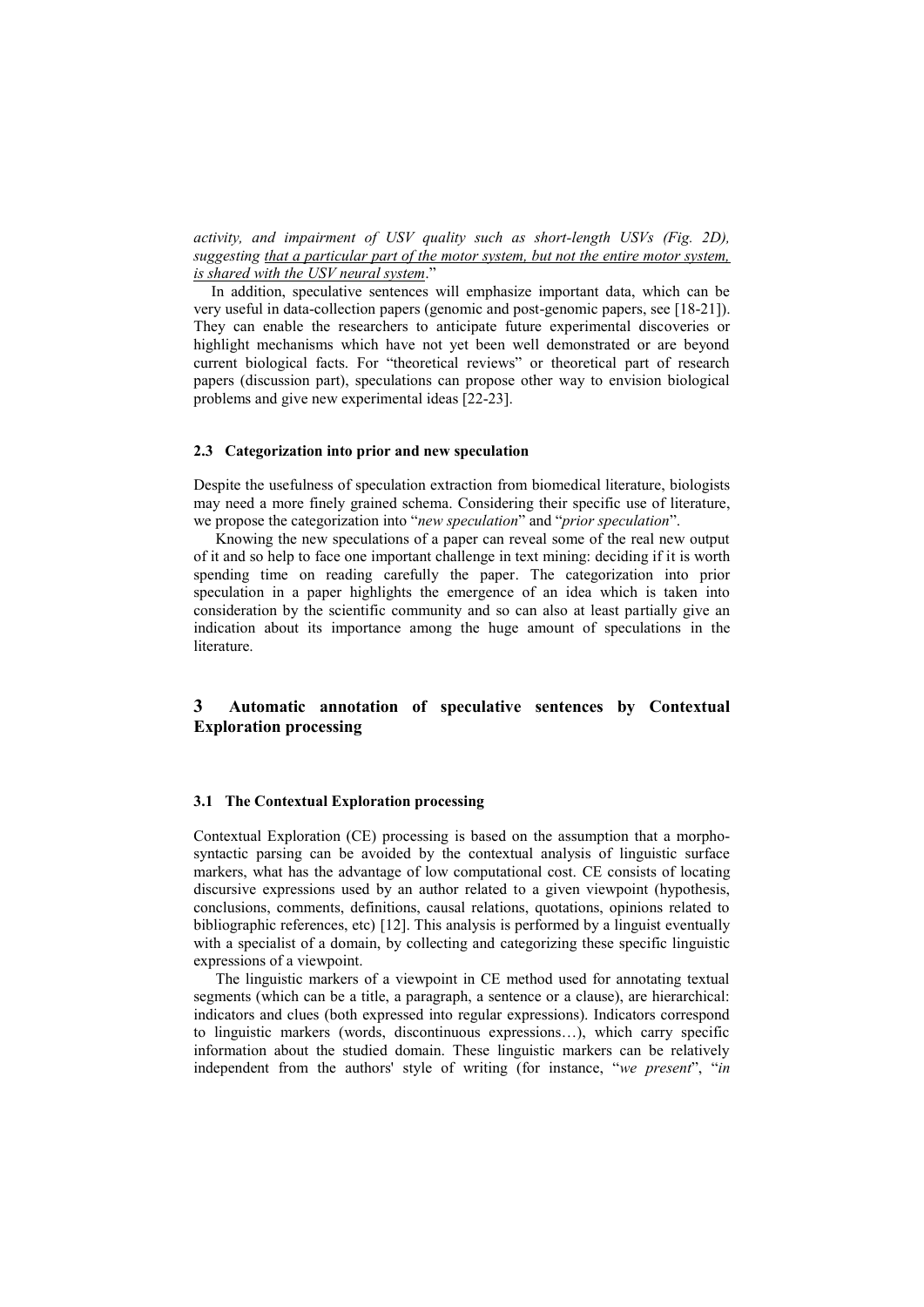*conclusion*", "*our hypothesis is*", "*is responsible for*"). However, sometimes the simple presence of an indicator does not permit an annotation of the textual segment in which it appears, because the discourse value of the indicator can change according to the context. Consequently, a more precise annotation of the text may be required. To this end, contextual exploration rules must be applied in order to locate, in the textual context of the indicator (the same sentence in the case of BioExcom), one or more linguistic clues, allowing either the removal of the semantic indecision or a more precise segment annotation. Hence, according to what is specified in the CE rule, the looking for clues can be performed in the sentence at the right or/and the left of the indicator or even inside the indicator (see some examples below).

It is worth noting that the CE processing is different from a classical rule-based system -which consists of searching for specific patterns in a text- because of: 1) the use of positive and negative clues, 2) the hierarchy between indicators and clues, 3) the use of text structure.

#### **3.2 Computational architecture of the CE engine and overview of text treatment**

The overview of our method for automatic extraction of speculative sentences and search for specific speculations is shown in Fig 1. The architecture is based on the EXCOM platform<sup>4</sup> and will not be detailed here, since it has already been described [14].

In order to be annotated, all texts must go through the following steps:

**1) Automatic segmentation of sentences:** In order to split the text into sentences, we use a set of rules, which are based on disambiguation of typographical signs (for example: period, semicolon, question mark, etc.). The input files for the segmentation module are raw text files in UTF-8 encoding, in a given language, and the output files are in the XML DocBook format for articles.

**2) Automatic annotation:** The core of the platform architecture (Fig. 1) consists of a CE engine that manipulates the indicators and clues as linguistic markers and CE rules associated for annotating linguistic segments. The annotation processing consists of the search for indicators of a given viewpoint in the segment considered. The identification of one indicator calls the associated CE rules. When the conditions of these rules are satisfied (that is, a systematic search for contextual clues, also expressed by regular expressions, in the segment), the CE engine attributes the corresponding annotation (organized in a semantic map) to the segment. In addition, the CE engine is able to establish a hierarchy between rules so as to take into account the fact that some indicators or some rules are more indicative than others. Thus, a sentence will be first analyzed according to a first group of rules, then a second one, and so on. This can also prevent, partly, multiple (possibly contradictory) annotations of sentences.

**3) Storage of annotations in the base of annotation:** Once the texts are annotated, all speculative sentences of the corpus are stored in a "Base of annotations". The annotation scheme of segments contains the following information: the semantic

1

<sup>4</sup> Principally implemented with Java, JDOM, XML, XLINK, JNLP, etc.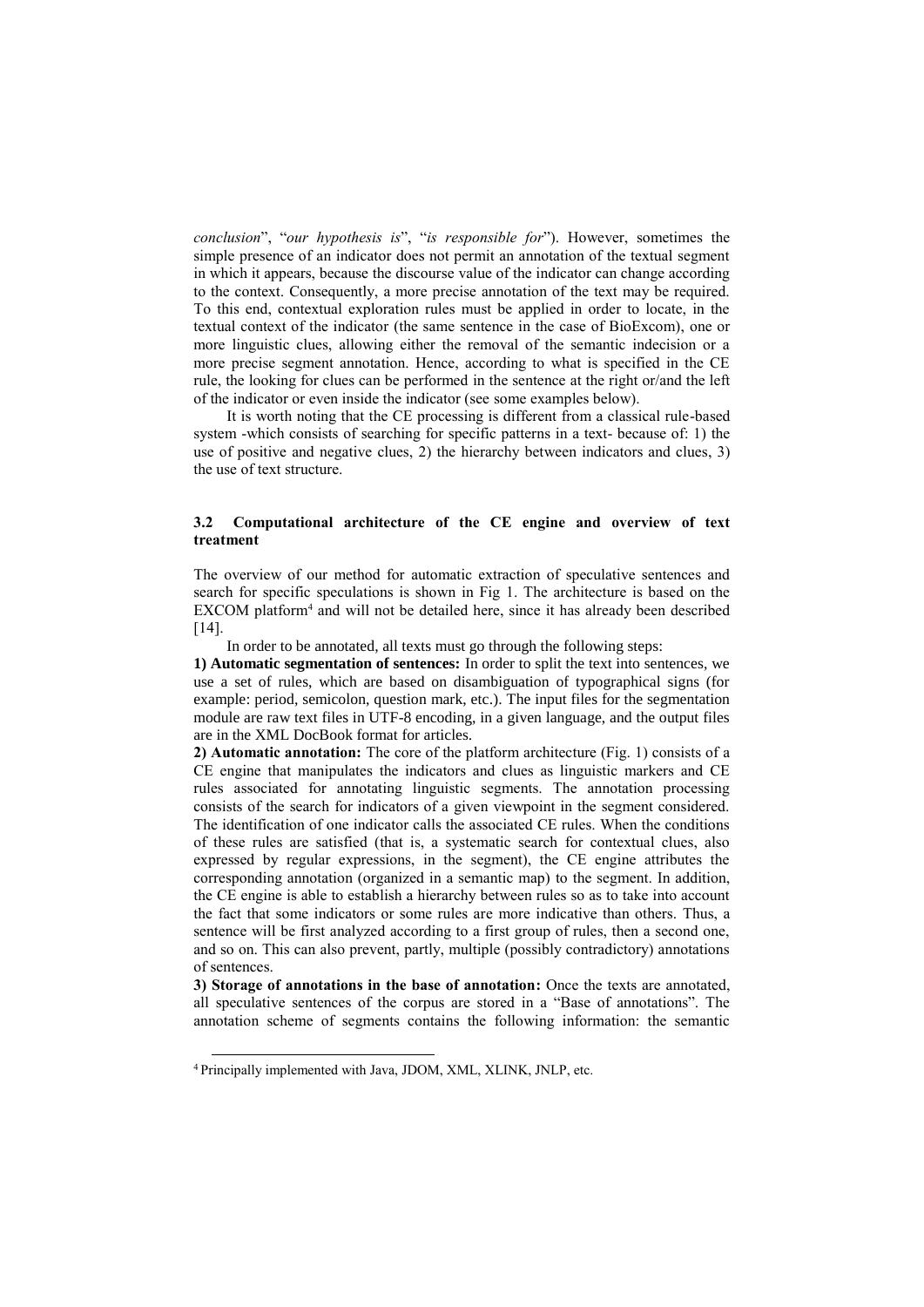category of the annotation (for example *prior* or *new* speculation), the rule and the indicator used for annotating. The user can choose to consult only *prior* or *new* speculations, and can navigate between speculative sentences and their original context by clicking on the sentence: by doing so, he returns to the original annotated paper.



**Fig. 1.** Overview of the Excom platform.

### **3.3The linguistic markers of speculation in biological sentences**

The linguistic analysis of speculative sentences by the CE processing consists in studying the linguistic markers of speculation at the sentence level. A careful study, carried out by a biologist and a linguist, on about seventy biological texts (about twenty to built the CE rules and about fifty to test and improve them $)^5$ , has shown that authors use different kinds of specific linguistic markers (or combinations of them) in biological papers, such as:

- 1) verbs (*to suppose, to suggest, to hypothesize, to propose, to assume*…) ;
- 2) nouns (*suggestion, hypothesis, speculation*…);

-

3) adjectives (*convincing, probable, possible, conceivable*…);

<sup>5</sup> From very different biological journals (Nature, Science, Plos biology, PNAS, Plant Physiology, Cell…)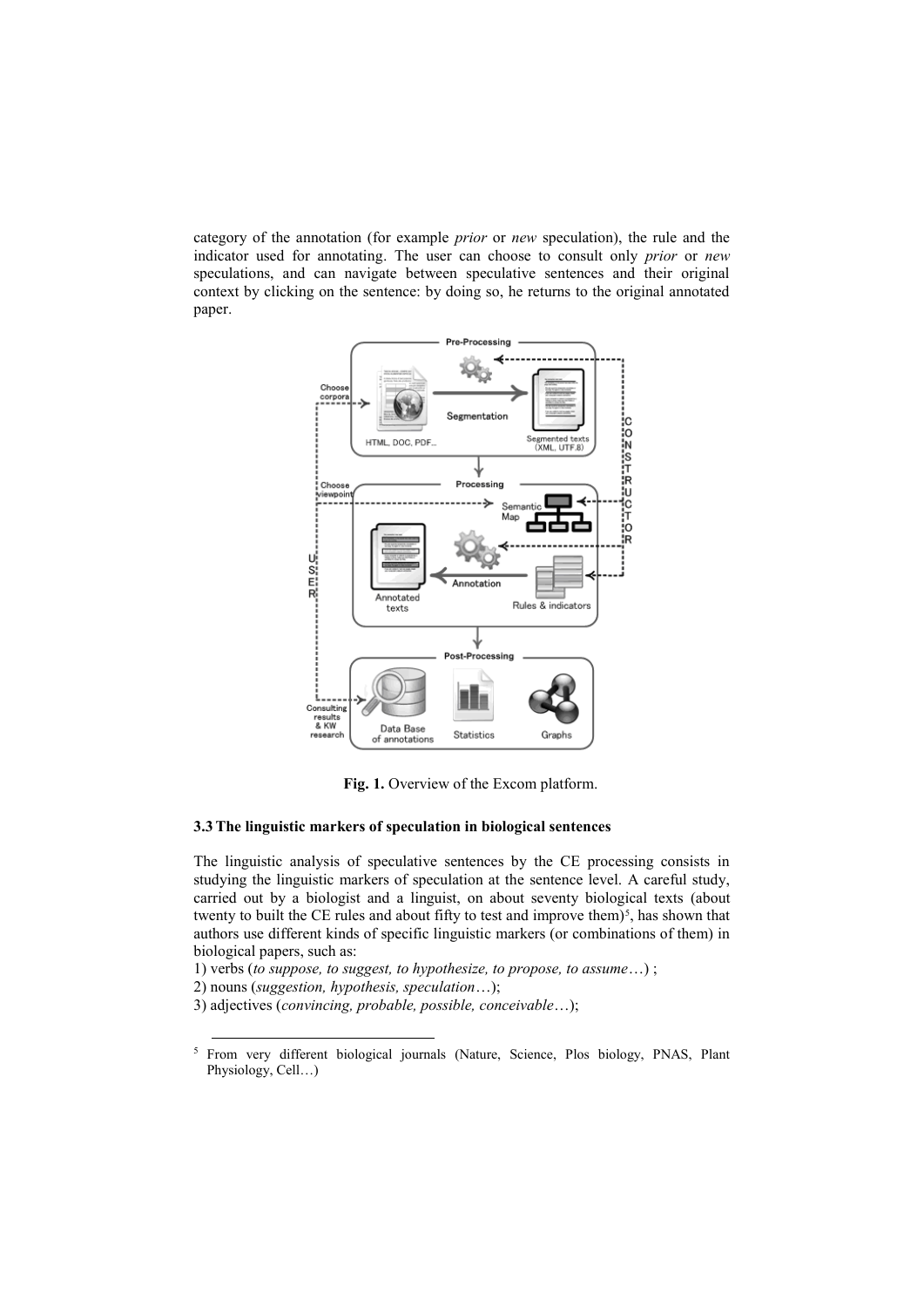4) adverbs (*possibly, probably, perhaps*…) ; 5) modality verbs (*may, might, could*…) ;

6) conjunction (*if, whether, or*…)

### **3.4 Categorization of speculative sentences**

In order to categorize speculative sentences, we look for some specific verbal aspects (for example the passive present perfect applied to specific verbs for "*prior speculation*"), or the presence of specific constructions (for example, "*we hypothesized*", "*in our theory*" for "*new speculation"*) as indicators. If this kind of markers is not available, we look for the presence or the absence of specific clues, what can highlight the advantage of CE processing for this kind of task.

Here are some of the main others clues used for categorizing speculative sentences:

1) *prior speculation*:

• The presence of bibliographic citations in the sentence, as positive clues at the left or the right of the indicator (sentence 3):

(3) "*In diatoms, grazing-induced silicification may increase the mechanical resistance of the frustule to copepod mandibules (Hamm et al. 2003).*"

 The presence of others specific words, as positive clues (for example "*recent*" (sentence 4) or "*recent report"* (sentence 5) at the left of the indicator):

*(4) "These recent results with Si and monocots bring not only further support to the theory that Si plays an active role in protecting plants against pathogens, but indicate that this role is not specific to dicots but rather generalized to the plant kingdom."*

*(5) "This agrees with a recent report that suggested protein-protein interactions are more conserved within species than across species (49)".*

2) *new speculation*:

- The absence of bibliographic citations in the sentence, as negative clues.
- The presence of other specific words, as positive clues (for example "*in this study*" at the left or the right of the indicator in the sentence 6):

*(6) "It is assumed in this study that* silicon *layers in* epidermal *cell walls can confer enhanced host resistance to blast."*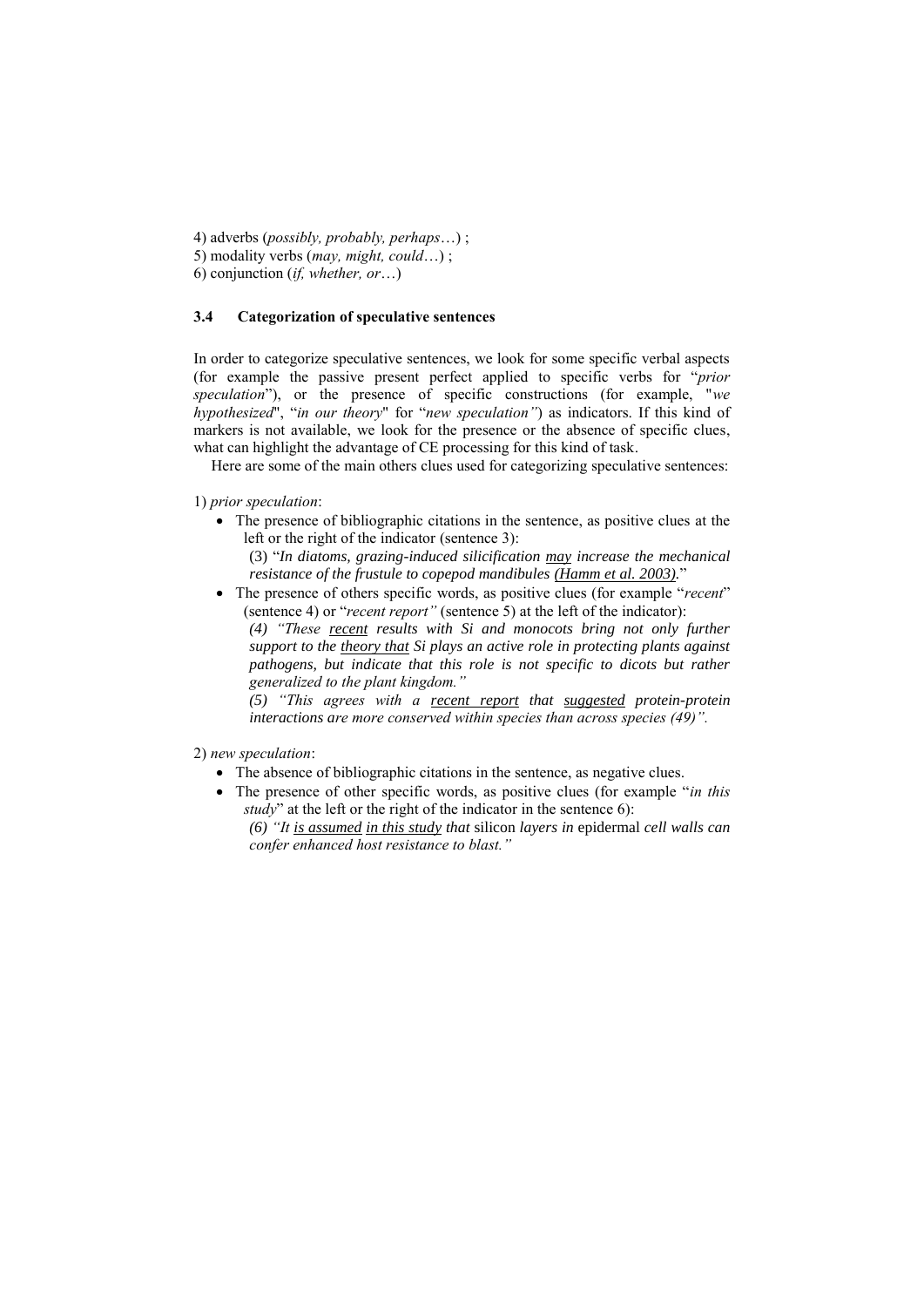#### **3.5BioExcom implementation**

In BioExcom, thirty rules, based on twenty indicator classes (same semantic or grammatical categories), have been built and ranked according to seven priorities. We give here two examples of CE rules in BioExcom. The first one (sentence 7) is the case of the indicator "*could*", which can be either the past form or the conditional form of "*can*". In order to remove this ambiguity, BioExcom checks, in the context of the indicator, the presence or the absence of specific clues expressing conditionality or possibility, such as "*alternatively*" (see the following sentence). Obviously, this method does not allow disambiguating all uses of "*could*", but it correctly recognizes some of them.

(7) "*Alternatively, a soluble Δ9-acyl-ACP desaturase and a membrane-bound Δ9 acyl-lipid desaturase, responsible for the synthesis of 18:1Δ9 and 16:1Δ9, respectively, could co-exist in the plastid of diatoms, similar to the situation found in higher plants.*"

Here is the corresponding simple EC rule, written in a declarative form, used for annotating the sentence as a "*new speculation*":

*"could new speculation" CE rule: Given P a linguistic segment: If there is in the before-indicator-context a negative clue from the class "bibliographic references" And If there is in the after-indicator-context a negative clue from the class "bibliographic references" If there is in the before-indicator context a positive clue from the class "conditionality" Or If there is in the after-indicator context a positive clue from class "conditionality" Then : Give the semantic annotation "New Speculation" to P*

In order to emphasize the role of negative clues and priority rules, we explain, in the second example (8), how CE processing is able to annotate and to categorize correctly the following sentence.

(8) *"These observations are in agreement with our previous hypothesis suggesting that the particle growth takes place within the voids of the gelatine network so that denser gels will lead to smaller particles."*

Indeed, a classical rule-based system would have to use the specific pattern "*our previous hypothesis suggesting*" to annotate the sentence as a prior speculation, but this pattern is very specific to this sentence. On the contrary, our system applies different rules. It finds in the sentence the indicator "*our () hypothesis suggesting*" (written by a regular expression in the system), but it does not annotate this sentence as a "*new speculation"* because of the presence of "*previous*" as a negative clue inside the indicator space; by using another rule that has less priority than the previous one, the system finds "*hypothesis () that*" as indicator but takes into account "*previous*" as a positive clue for annotating the sentence as "*prior speculation*".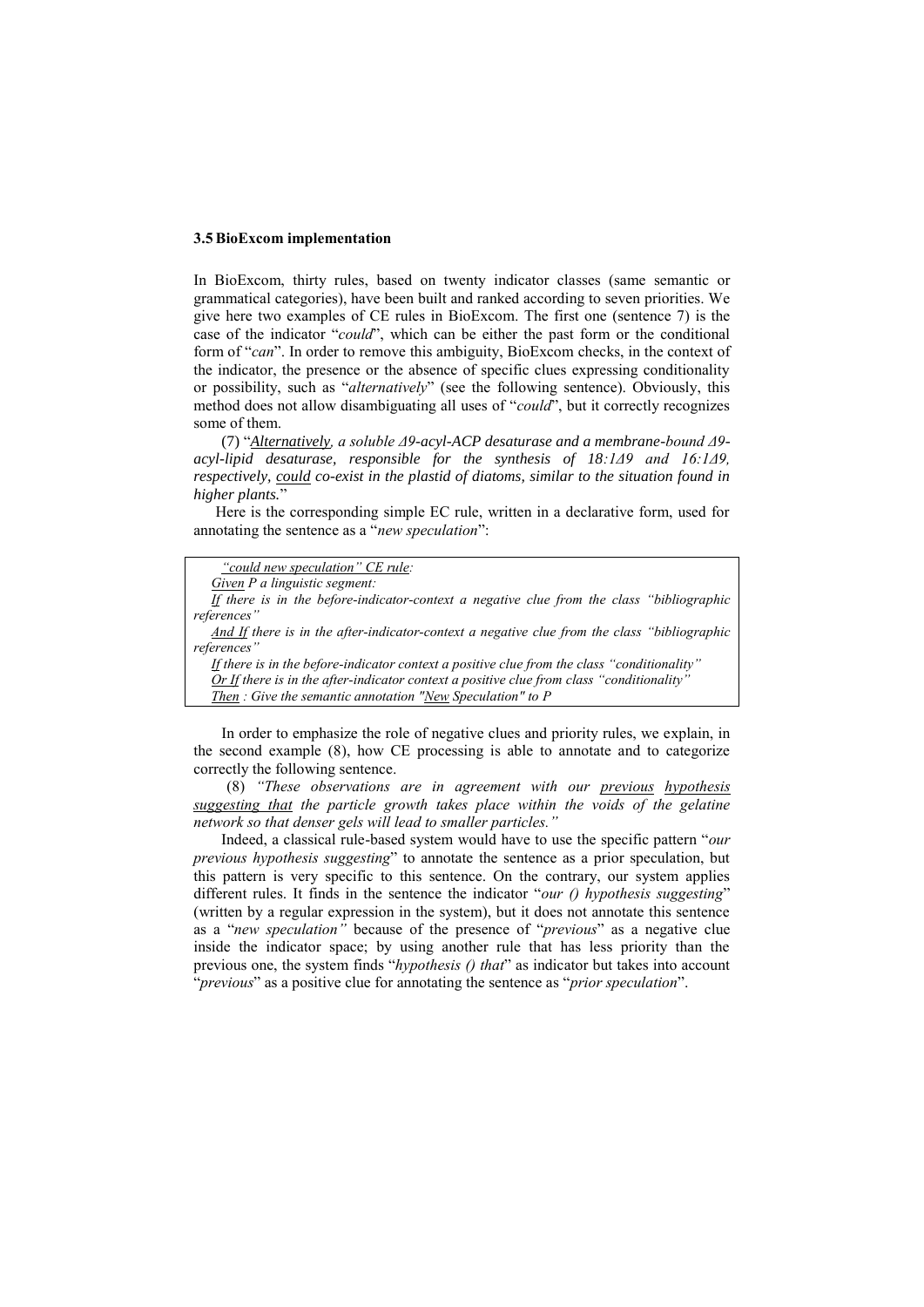### **4 Evaluation**

### **4.1 Evaluation methodology**

As the concept of speculation in biology is not very clear (see before), we decided to invite experts to give their judgments about results from BioExcom. We devised an evaluation methodology based on the automatic annotation of new and unknown biological articles from different journals by BioExcom and on the random selection of three of them. Between three and five biologists read the version of these papers previously automatically annotated by BioExcom. Before starting the evaluation process, these experts had to read our Annotation guidelines. Then, for each sentence of the annotated articles, they had to say if they were in agreement with the annotation (or the absence of annotation) performed by BioExcom ("*new speculation*" or "*prior speculation*") and, if not, to propose their own annotation according to the categories "*new speculation*", "*prior speculation*", "*undetermined speculation*", "*maybe a speculation but not sure*" and "*not a speculation*".

### **4.2 Results of the evaluation**

The characteristics of the three randomly selected texts in the evaluation process are given in Table 1. The "correct" annotations were determined on the basis of the set of human annotations. These correct annotations are defined as the most frequent or in case of conflict, as the most consensual annotations attributed by the evaluators.

|                                            | Paper 1 | Paper <sub>2</sub> | Paper 3 |
|--------------------------------------------|---------|--------------------|---------|
| Sentences                                  | 392     | 269                | 375     |
| Words                                      | 5536    | 3396               | 7001    |
| Duration of annotation (sec)               | 44,5    | 31,1               |         |
| Speculative sentences found<br>by BioExcom | 30      | 29                 |         |

**Table 1.** Characteristics of the texts used for the evaluation

The results of the evaluation are given in Table 2. We can note that if we consider also the categorization (*prior* and *new*) of speculative sentences, we observe a weak decrease of performance. Nevertheless, the system finds and categorizes accurately speculative sentences in biological papers. We can make some comments on these results.

First, it has to be mentioned that despite the annotation guidelines and their careful reading by the evaluators, the task of annotating speculative sentences remains quite subjective or difficult (see inter-annotator agreement rates). The sentence in (9) was annotated as speculative by one evaluator, although it was clearly an open question.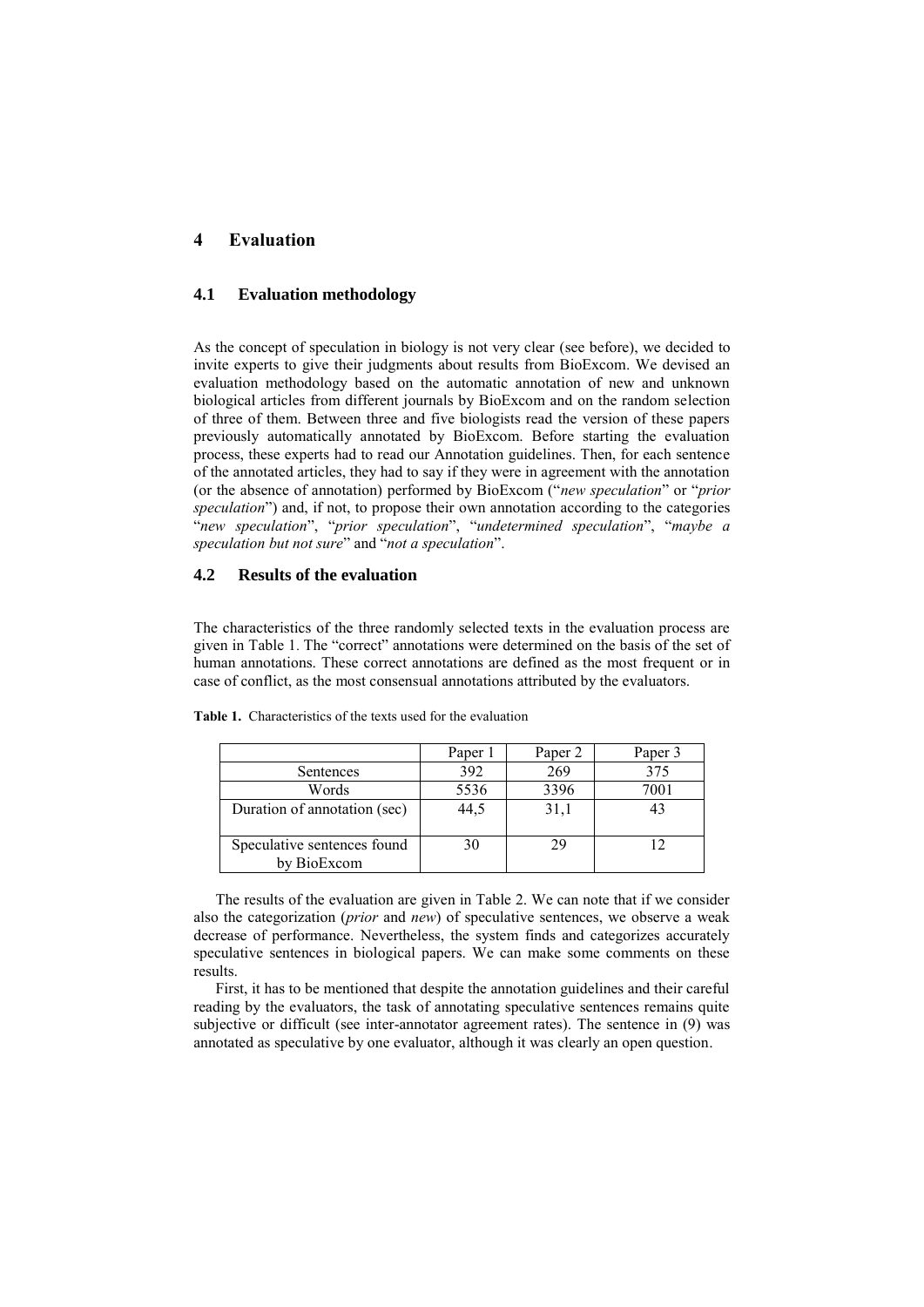**Table 2.** Results of the evaluation

|                | Precision | Recall | F-Measure | Inter-    |
|----------------|-----------|--------|-----------|-----------|
|                |           |        |           | annotator |
|                |           |        |           | agreement |
| Speculative    | 98,6      | 93,0   | 94.0      | 78,9      |
| sentences      |           |        |           |           |
| Categorization | 89.1      | 84.6   | 88.6      |           |

(9) "*At present, however, the genes regulating USV function and the development of the cerebellum and the maturation of Purkinje cells are unknown.*"

In the same way, the sentence in  $(10)$  was wrongly annotated by some evaluators as non-speculative, even though it makes a proposal about a biological issue and was correctly annotated by BioExcom thanks to the use of the linguistic markers "*whether*" and "*were not previously established*" by CE processing (see part 3):

(10) "*Which functional domain of Foxp2 or alternative splicing product of Foxp2 functions in the molecular mechanism of mouse USVs and whether the phenotype of Foxp2-KO mice is due to the loss of function of forkhead domain were not previously established.*"

Although the following sentence in (11) was clearly a speculation, it has not been annotated by BioExcom, because of the lack of any specific linguistic marker (indeed "*should*" can not be a marker strong enough to denote accurately a speculation).

(11) "*In contrast, heterozygous Foxp2 (R552H)-KI mice, which showed modest impairment of USVs with different USV qualities and which did not exhibit nuclear aggregates, should provide insights into the common molecular mechanisms between the mouse USV and human speech learning and the relationship between the USV and motor neural systems."*

One other limitation is that some linguistic markers are missing in the implementation of BioExcom. This is the case in the sentence in (12) which has not been recognized as a speculation by the system ("*in principle*" can be a positive clue to disambiguate the indicator "*could*" but was not yet implemented in BioExcom):

(12) "*In principle, the act of transcribing Xist could induce structural changes that could alter chromosome wide function (1).*"

We present here one wrong categorization (but correct extraction as a speculative sentence), which has also been performed by BioExcom: the sentence in (13) was categorized as a "*new speculation*" because of the presence of bibliographic citations.

(13) "*Foxp2 (R552H) nuclear and/or cytoplasmic aggregates caused ER stress in vitro in cell culture (Fig. 5 E–H), probably because of the polyglutamine region, because similar observations were detected in cells expressing polyQ cytoplasmic aggregates (19)*."

The results of this evaluation are very encouraging and indicate that a computationally low cost strategy like CE is efficient for the recognition and categorization of speculations. However, its scale remains quite small. We performed recently another evaluation of BioExcom on a corpus of about 14 500 sentences consisting in a part of the BioScope corpus [15] re-annotated according to our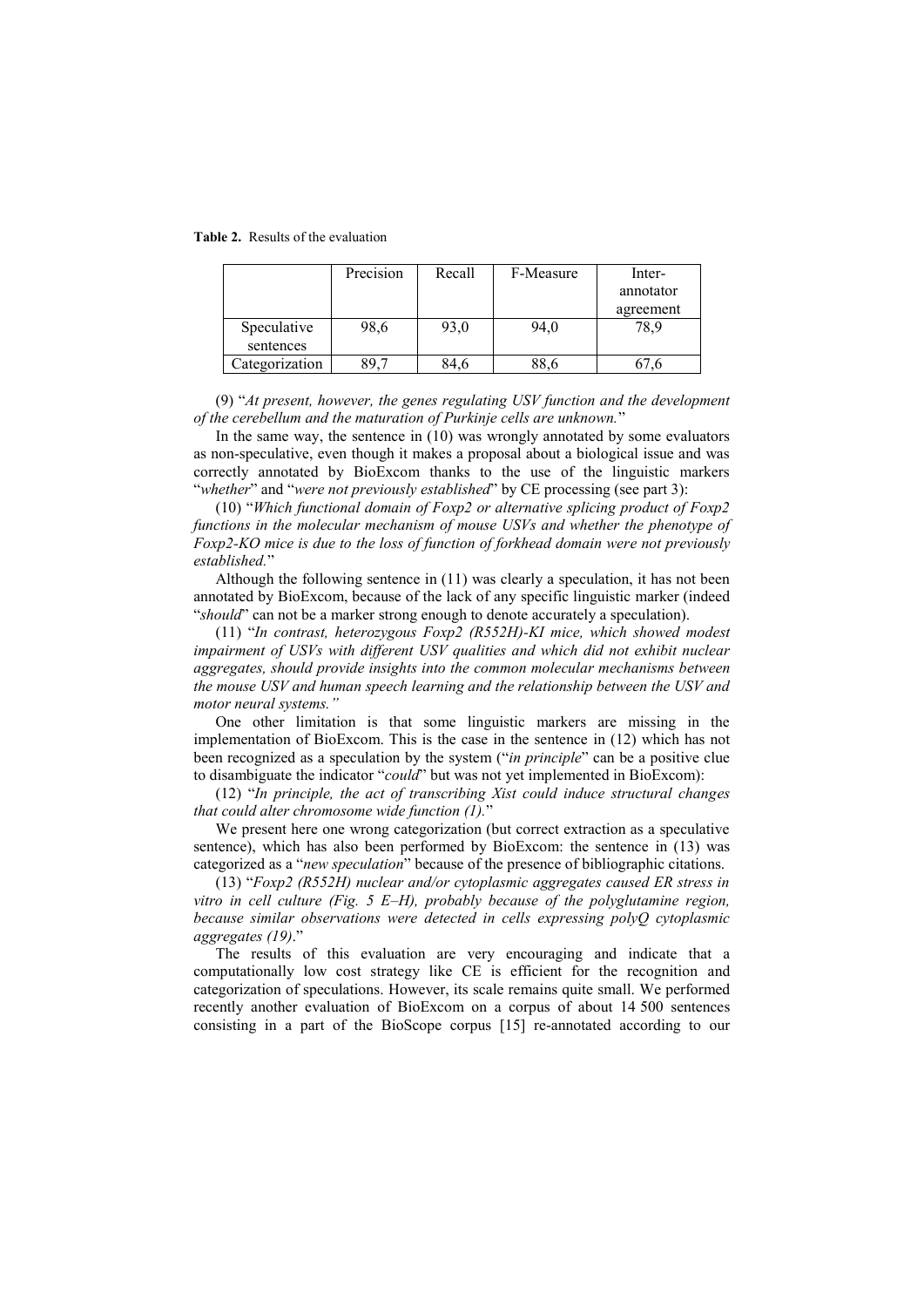criteria<sup>6</sup> . This confirmed its ability to detect speculations in full texts by similar results, despite a decrease of recall (Precision =  $97,6\%$ ; Recall =  $77,5\%$ ) [17]. Categorization performed by BioExcom has still to be evaluated on a larger scale.

# **5 Perspectives**

The first immediate aim is to finalize the system of automatic annotation in order to offer a user-friendly interface. BioExcom will soon be online to be freely used by researchers to annotate their selected papers.

Another project, which is almost completed and will be published very soon, is to enlarge the system, so as to index all the words of the database of annotated speculative sentences, as it has previously been done with the EXCOM platform. The user (a researcher in biology) may then look for the presence of a list of keywords in the database of speculative sentences. This will enable him to become aware of all hypotheses or speculations proposed about a biological entity (gene or protein for example) or a biological process, which is very useful for researchers [2, 17]. Speculative sentences have the advantage of being very general, whereas the most powerful and useful text mining systems are often very domain-specific (protein phosphorylation [24] for example), probably in order to meet biologists' specific needs [9]. Nevertheless, because of this specificity, it is obvious that, despite their efficiency in recognizing particular patterns in sentences, these systems do not answer entirely the challenge of bridging disjoint literatures. Indeed, most of the time, a knowledge discovery concerns different domains that need to be crossed in a single system in order to establish an unexpected link between two terms [25]. To satisfy this requirement, the user of BioExcom may also look for the combination of two lists of terms (Boolean search) in the speculative sentences, in order to find a hypothesis linking these two terms in very different kinds of biomedical literature. This link may be either not well demonstrated yet, or unknown, but has been already discussed or considered in the literature from a theoretical point of view.

It is also important in the future to connect several dictionaries in order to give the possibility to the researcher to enlarge his list of keywords. In the emergent field of "opinion mining", BioExcom would then be able to better highlight papers describing ideas and proposing hypothesis about precise biological issues, which is a tendency in biological literature and a new challenge for text mining tools [8].

# **References**

1

- 1. Hyland K.: The author in the text: Hedging Scientific Writing. Hong Kong papers in linguistics and language teaching 18: 33-42 (1995)
- 2. Light M, Qiu XY, Srinivasan P.: The Language of Bioscience: Facts, Speculations, and Statements in Between. In HLT-NAACL, ed, Workshop On Linking Biological Literature Ontologies And Databases, pp 17-24 (2004)

<sup>&</sup>lt;sup>6</sup> available at http://www.bioexcom.net/